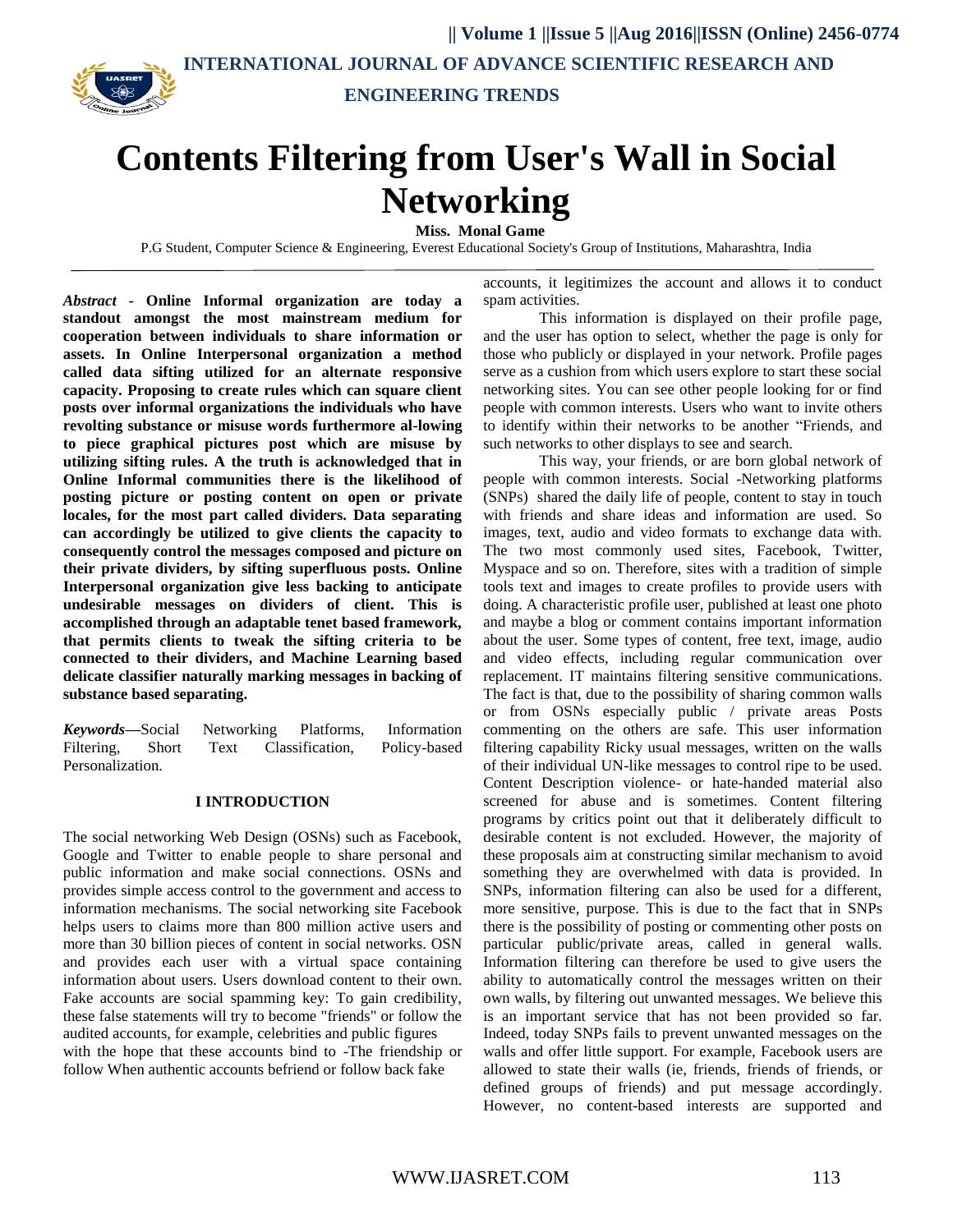

 **INTERNATIONAL JOURNAL OF ADVANCE SCIENTIFIC RESEARCH AND**

## **ENGINEERING TRENDS**

therefore it is impossible to avoid undesired information, such as political or vulgar ones, no matter of the user who posts them. Delegated this is not just a matter of using past actual web content [7], [9], [10] mining to extract a different request, but this requires developing AD-hoc classification in the lead. The reason for this is that the wall messages are made up of short text which uses traditional classification methods and have serious limitations as short texts do not provide sufficient word occurrences.

The purpose of this project is to introduce natural systems as filtered Wall (FW), which percolates useless and unwanted messages from SNPs. We use Process Machine Learning (ml) [11], [13], [17] that are scheduled daily from which it is a short text to conform it to show groups of text.

More efforts to build a strong text classifier which presses and choose the set characteristics and select properties. Proposed work is based on previous work, we found that learning model and the process of digging Pre-arranged words. In this work, we use neural model to study which is proven very fast and powerful solution in text classification techniques. Our proposed method based on Radial Basis Function Networks (RBFN) because it holds some facilities of Radial Basis Function Networks (RBFN) such as acting as soft classifiers, in managing noisy data and intrinsically vague classes. We try to use two-level hierarchical classification of lead. During the first hierarchical RBFN separates short messages into Neutral and Non Neutral sets; in the second stage, Non-Neutral messages are organized into the group producing gradual estimates of appropriateness to each of the considered category.

Apart from sorting capabilities, to determine whether the proposed system is to strengthen the rule levels, which venture very flexible language filtering rules (FRS), offers to help display the messages that the user can decide and confirm which should be displayed on their walls. Filtering rules (FRS) handles a wide range of different filtering principles that can be tailored to user requirements Associates.FRS fulfill user profiles, friends, friends of friends, or to describe groups of friends and ML partition defining principles filtering process results, can be as important relationships with other users.The proposed system also offers the advantage of backlists that are specified by users and includes the user names that are limited to post any messages on a user's wall for some time.

## **II. RELATED WORK**

Previous research on the safety OSN has mostly focused on technical privacy preserving for statistical analysis of data on social networks without compromising the members of NSOs' privacy (see Carminati et al. (2008) for a survey this). However, the OSN access control is a relatively new field of research. For all we know, the only other proposed an access control mechanism for online social networks are works of Kruk et al. (2006), Ali et al. (2007) and Carminati et al. (2008). D-FOAF system (Kruk et al., 2006) is above all a friend of an identity management system based on distributed ontology

Friend (FOAF) for social networks, where access rights and management of the delegation of trust are provided as additional services. In D-FOAF, relationships are associated with a confidence level, representing the level of friendship between users participating in a given relationship. Although the work by Kruk et al. (2006) deals only with generic relations, which corresponds to those modeled by the foaf: knows RDF property in the FOAF vocabulary (Brickley& Miller, 2007), another document D-FOAF related also considers the (Choi et al. 2006) case of multiple relationships. Regarding the access rights they designate authorized users based on the minimum and maximum length confidence roads linking the applicant to the owner of the resource. In the work by Ali et al. (2007), the authors adopt a multi-layered security approach, where trust is the only parameter used to determine the level of users and security resources. In the work by Carminati et al. (2009b), a model of discretionary access control semi-decentralized and a related implementation mechanism for the controlled sharing of information ARS is presented. The model allows the specification of rules for access to online resources where authorized users are in terms of relationship type, depth and level of trust between network nodes.

## **A. Content-based filtering**

Generally Information filtering systems are constructed to analyze a flow of effectively developed information dispatched asynchronously using information manufacturer producer and deliver to the user those information that are likely to satisfy his/her needs [5].

Assumption for content-based filtering is we have to consider operations of each user individually. As an outcome, system depending upon content-based filtering prefers items based on interaction between the content of the items and the user preferences as resisted to collaborative filtering [1], [6] system which selects items depending upon interaction between people with identical preferences. Documents refined using contentbased filtering are mostly text documents and thus contentbased filtering comes nearer to text classification. The process of filtering can be modeled as a case of single label, binary classification, dividing incoming documents into related and non-related types. Multi-label text categorization which tags messages is used by more complicated filtering systems.

Working of Content-based filtering depends on functions of ML paradigm with reference to which classifier is naturally motivated by learning from a set of pre-classified examples. A noticeable range of related work has newly appeared which conflict they accept property extraction methods, model learning, and collection of samples. The property extraction process plans text into a compact production of its content and is consistently applied to training and generalization phases.

#### **B. Policy-based personalization of SNP contents**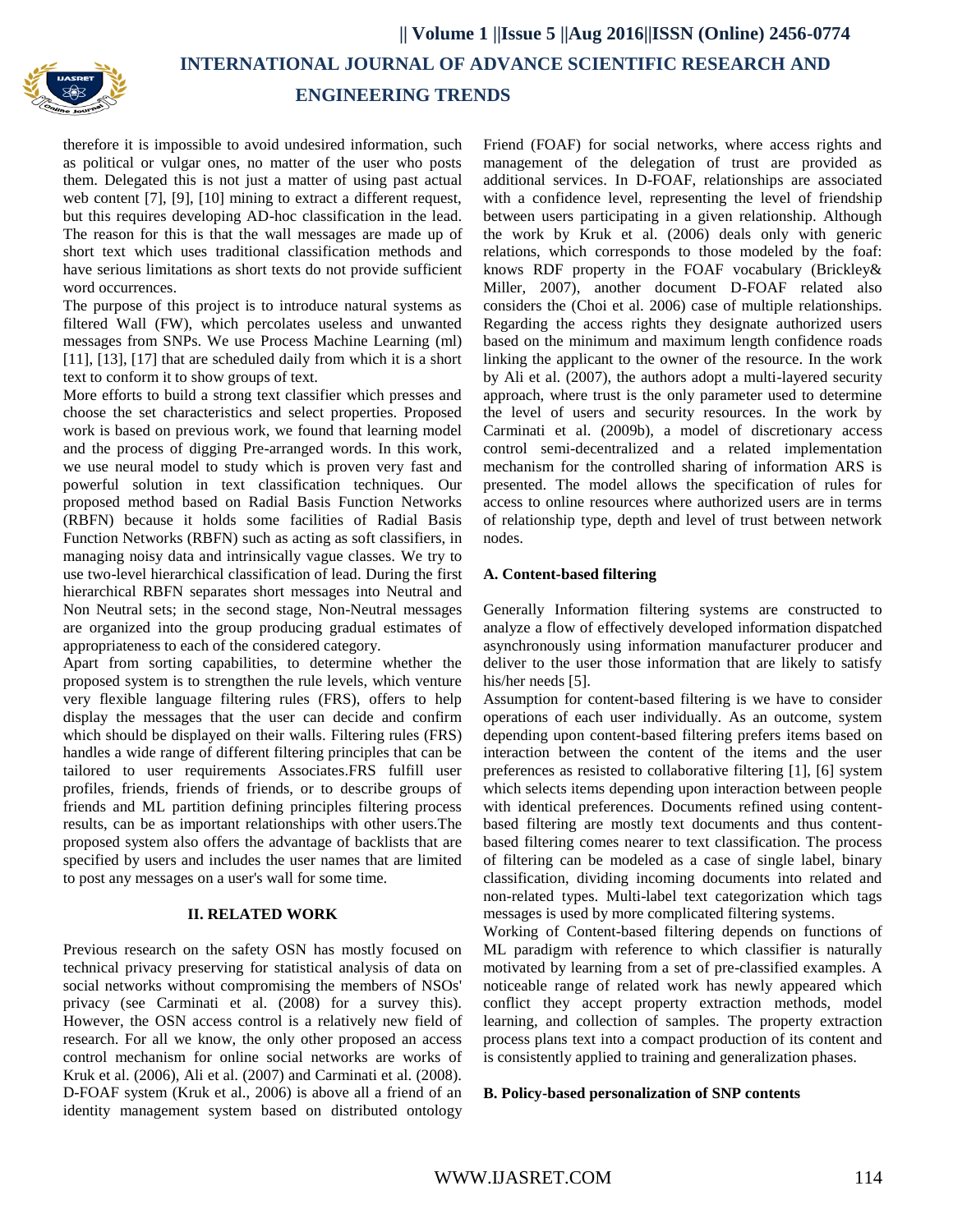

 **INTERNATIONAL JOURNAL OF ADVANCE SCIENTIFIC RESEARCH AND**

# **ENGINEERING TRENDS**

The effectiveness of a learning method plays an important role in the decision of which method to choose. The most important aspect of efficiency is the computational complexity of the algorithm, although the storage needs can also become a problem because many users profiles must be maintained. Neural networks and genetic algorithms are generally much slower compared to other methods of learning that several iterations are needed to determine whether or not a document is relevant. [4] Methods based on instances slow as other training examples become available because each instance must be compared with all the invisible documents. However, these systems do not provide a filtering policy layer through which the user can operate the result of deciding how the classification process and filter out unwanted information. However, our filtering policy language allows the MRF adjustment depending on a variety of criteria that do not only consider the results of the classification process, but also the relationship between the owner of the wall with the other SNP users as well as information on user profile. [7] Furthermore, our system is complemented by a flexible mechanism for BL management that provides an additional opportunity to customize the filtering procedure.

In the area of SNP, the majority of access control models proposed so far apply access control based on the topology, that access control requirements are expressed in terms of relations that the applicant must be the owner of the resource. We use a similar idea to identify users that applies a FR. However, our political language filtering extends the languages offered for the specification of the SNP in the access control policy to cope with the demands of extended filtering area. Indeed, since we are dealing with filtering unwanted content rather than access control, one of the key ingredients of our system is the availability of a description for the message to be operated by the filtering mechanism [16]. However, none of the aforementioned access control models exploit the content means to apply an access control. In addition, the concept of BLS and management are not considered by any of the access control models mentioned above.

## **III. FILTERED WALL ARCHITECTURE**

The architecture that supports the SNP services depends on the 3-tier architecture as shown in the figure above. Purpose of the first layer is to provide basic functionality SNP. The first layer is called as a social network manager (NSM). The second layer is known as the Social Network Applications (SNAS). Third layer is called as graphical user interfaces (GUI) that is extra layer needed to support certain SNA. Users work with the system using the GUI in order to establish and manage their FRS / BLS. GUI provides the functionality of fire walls (FWs), on which the certified messages are displayed according to their FRS / Bls rules.

The basic parts of our system are Implemented Content-Based Filtering messages (CBMF) and the Short Text Classifier (STC). Goal of These shares is to organize messages in to set of groups depends on their kind. With the help of STC module accomplishes first hand post separation.

The procedure followed by a message, can be summarized as follows and illustrated in figure:

1) After arriving into the private wall of one of the contacts in friend list, the user tries to post a message, which is intercepted by FW.

2) Role of ML-based text classifier is to abstract metadata from the content of the message.

3) This abstracted data by classifier is further used by FW along with social graph and users profiles, to enforce the filtering and BL rules.

4) According to the generated outcome of step 3, either message will be published on wall or filtered by FW.



Social Network Manager

Figure: 1. Filtered Wall Conceptual Architecture and the flow messages follow, from writing to publication

#### **IV. SHORT TEXT CLASSIFIER**

Two different types of measurements will be used to assess the effectiveness of the first level and second level classifications. At the first, short text classification process is evaluated on the basis of the contingency table approach. In particular, the index well known derivative Overall accuracy (OA) capturing the simple agreement percent between truth and classification of results is completed by Kappa (K) Cohen coefficient thought to be a more robust measure taking account the agreement occurring by chance .

At second level, we adopt measures widely accepted in the Information Retrieval and Document Analysis field, that is,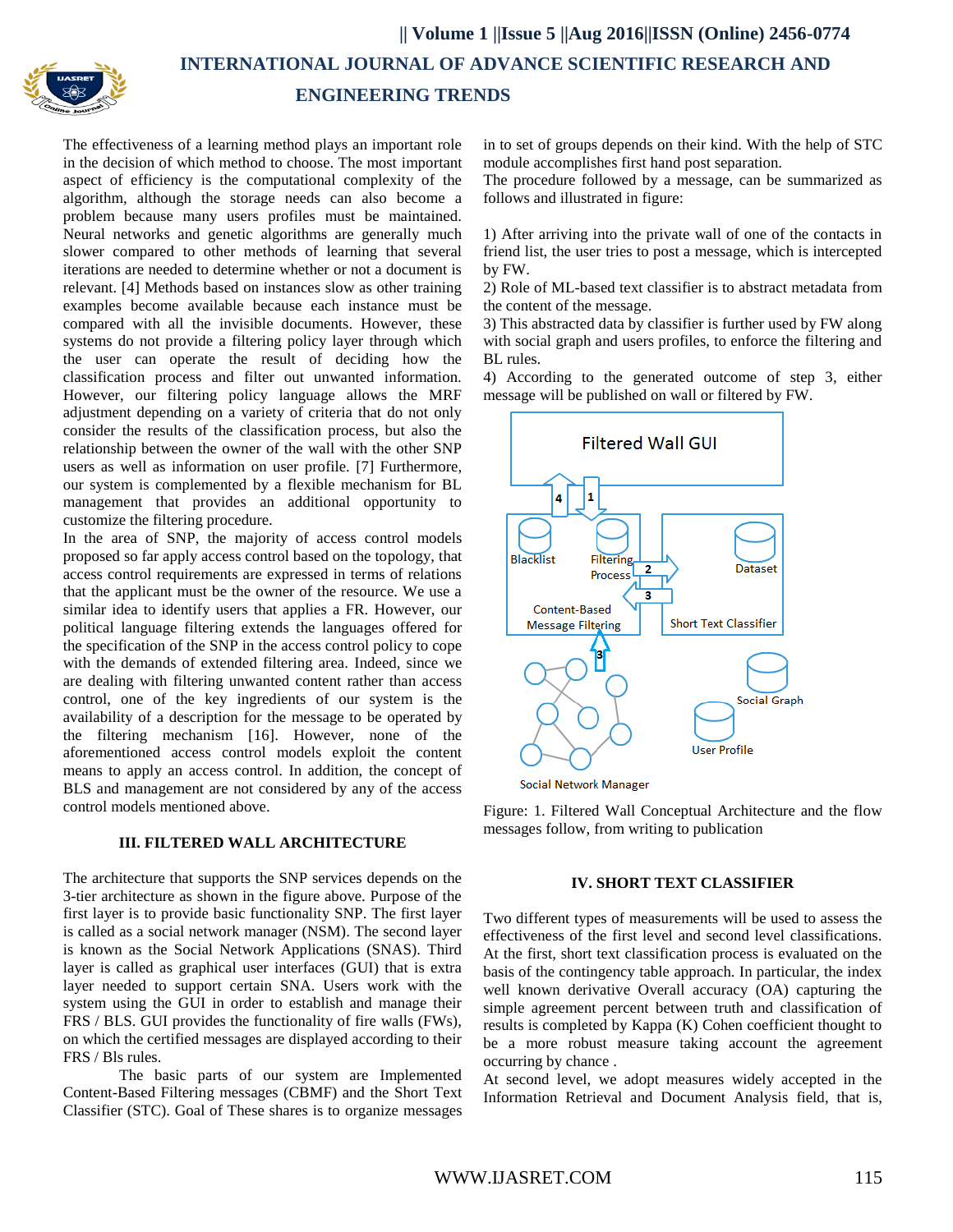

 **INTERNATIONAL JOURNAL OF ADVANCE SCIENTIFIC RESEARCH AND**

## **ENGINEERING TRENDS**

Precision (P), that permits to evaluate the number of false positives, Recall (R), that permits to evaluate the number of false negatives, and the overall metric F-Measure (F ), de ned as the harmonic mean between the above two indexes. Precision and Recall are computed by rst calculating P and R for each class and then taking the average of these, according to the macro-averaging method [4], in order to compensate unbalanced class cardinalities. The F-Measure is commonly defined in terms of a coefficient that defines how much to favor Recall over Precision. We chose to set  $= 1$ .

The text has been represented with the BoW feature model together with a set of additional features Dp and contextual features CF. To calculate Correct words and Bad words Dp features we used two specific Italian word-lists, one of these is the CoLFIS corpus. The cardinalities of  $TrS_D$  and  $TeS_D$ , subsets of D with  $TrS_D \setminus TeS_D =$ ; were chosen so that  $TrS_D$  is twice larger than  $\text{TeS}_{\text{D}}$ .

Network  $M_1$  has been evaluated using the OA and the K value. Precision, Recall and F-Measure were used for the  $M<sub>2</sub>$  network because, in this particular case, each pattern can be assigned to one or more classes.

This technique is inspired from the related strategies which show benefits in partitioning text and/or short texts with the help of a hierarchical strategy. First level step is to group short texts according to labels with crisp Neutral and Non-Neutral labels. In the second stage, soft classifier works on crisp group of non-neutral short texts. For each short text, it produces estimated appropriateness or "gradual membership", without taking any "hard" decision on any of them. This list of ratings is then used by the subsequent phases of the filtering process. Later on phases of the filtering process uses such a list of grades.

Considered alone, the BoW representation does not allow sufficient results. The addition of Dp features leads to a slight improvement which is more significant in the first level of classification. These results, confirmed also by the poor performance obtained when using Dp features alone, may be interpreted in the light of the fact that Dp features are too general to significantly contribute in the second stage classification, where there are more than two classes, all of non-neutral type, and it is required a greater e ort in order to understand the message semantics. The contribution of CFs is more significant, and this proves that exogenous knowledge, when available, can help to reduce ambiguity in short message classification.

## **A. Text Representation**

The process of extracting a proper group of properties which describes texts of given document is critical, which can also harmful for the performance of overall classification technique. Some strategies were invented for text categorization procedure but accurate or more proper feature set and feature representation has not yet been investigated. Depending on these, we had taken into accounts three different properties as BoW, Document properties (DP) and Contextual Features (CF) [17]. First two properties are fully based on information contained within the text of the message.

The basic system uses Vector Space Model (VSM) to represent text. In this method a text document d<sub>j</sub>is defined as a vector of binary or real weights dj =w<sub>1j</sub>,....,w<sub>|i|j</sub>, where the term  $\bar{I}$  is the collection of terms which occurs at least once in at least one collected documents  $Tr$ , and  $w_{ki} \in [0; 1]$  denotes the contribution of the t<sub>k</sub>in to the semantics of document  $d_i[20]$ . Terms are described with words using BoW representation. In the case of non-binary weighting, the weight wkj of term tk in document dj is computed according to the standard term frequency - inverse document frequency (*tf-idf*) weighting function, defined as

$$
tf - idf(\mathsf{tk}, \mathsf{dj}) = \#(\mathsf{tk}, \mathsf{dj})\log + \frac{|\mathsf{Tr}|}{\#|\mathsf{Tr}|(\mathsf{tk})}
$$

where  $\#(t_k; d_j)$  represents the number of times  $t_k$  occurs in  $d_j$ , and #  $\Gamma$  r(t<sub>k</sub>) stands for the document frequency of term t<sub>k</sub>, i.e., the number of documents in  $Tr$  in which  $t_k$  occurs.

1) Correct words: it expresses the amount of terms  $t_k \in T \cap K$ , where  $t_k$  denotes a term of the considered document dj and K is a set of known words the domain language. This value is normalized by

$$
\sum_{k=1}^{|\mathbb{T}|} \#(t_k, d_j)
$$

2) Bad words: Bad words are calculated similarly to the correct words feature, where the set K is a collection of "dirty words" for the domain language.

3) Capital words: it expresses words written in capital letters, calculated by the percentage of words existing in message containing more characters in capital case.

4) Punctuations characters: it is calculated as the percentage of the punctuation characters over the total number of characters in the message.

5) Exclamation marks: it is calculated as the percentage of exclamation marks over the total number of punctuation characters in the message.

6) Question marks: it is calculated as the percentage of question marks over the total number of punctuations characters in the message.

## **B. Filtering rules**

While describing language for filtering rules, we have to consider three issues that can affect decision of message filtering as follows: 1)In SNP, one message can hold several different meanings. To avoid such situation FR should able to allow users defining of constraints for message author . 2) We can apply some criteria for selection of author imposing conditions on their profile's attributes. By using this method, it is possible to define rules applying only to young creators or to creators with a given religious/political view. 3) In SNPs, with the service provided by social graph, one can find the activities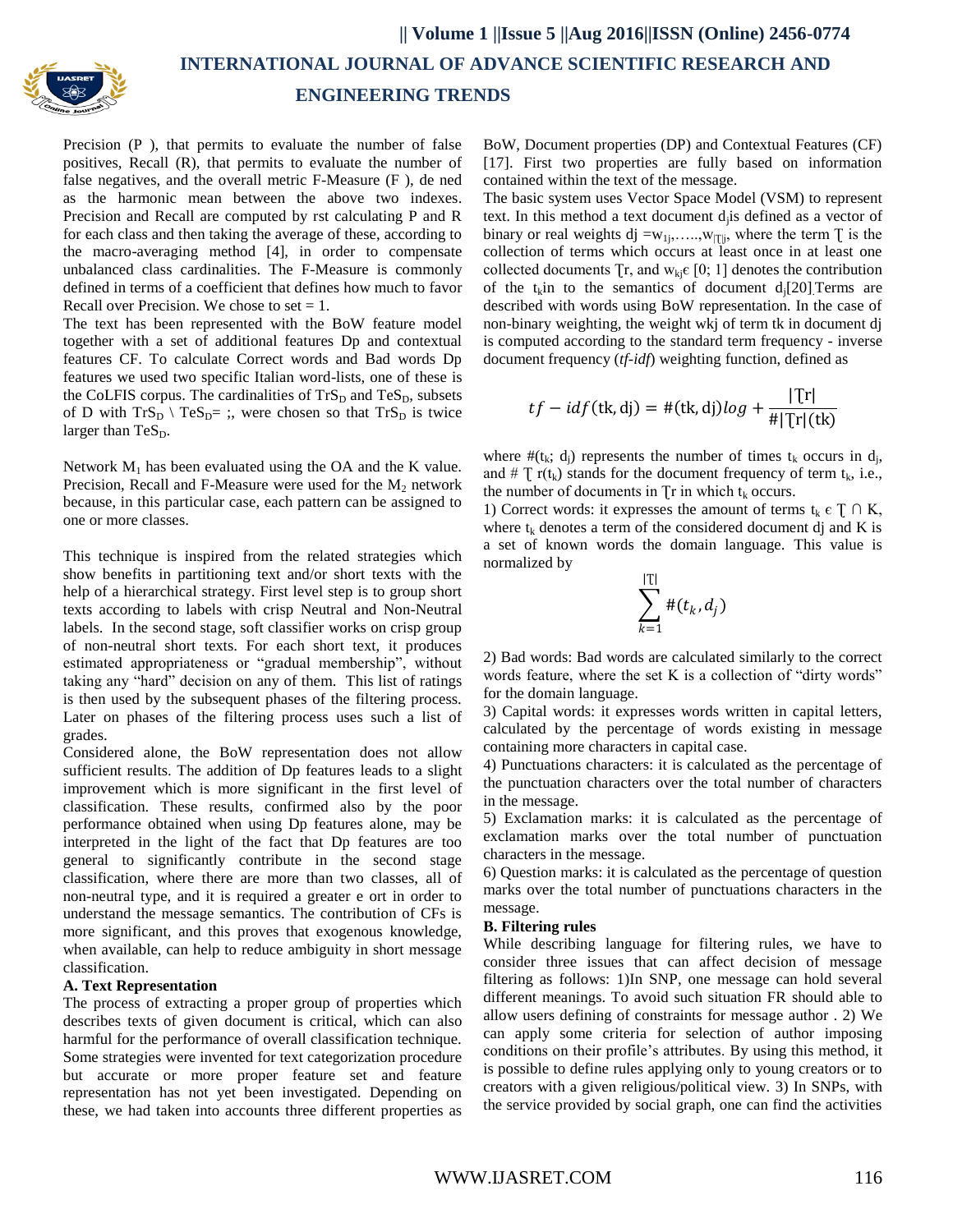**INTERNATIONAL JOURNAL OF ADVANCE SCIENTIFIC RESEARCH AND**

## **ENGINEERING TRENDS**

of creator. So, we are able to design conditions deepening on type, depth and trust values of the relationship wall owner having with its friends.

A FR is therefore formally defined as follows.

Definition. (Filtering rule).

A rule filtering (FR) is a tuple consisting (author creator Spec, content Spec, action) where: the author is synonymous with the user which describes the filtering rules; creator Spec is a specification creator implicitly refers to a set of users SNP; contentSpec is a Boolean expression defined on the form of content of constraints (C; ml), where C is a class of the first or second level and ml is minimum membership level threshold [15] required for class C for the constraint satis fi ed;  $\{ \epsilon \text{ action} \}$ block; Notify} is what to do with the system of messages matching contentSpec and created by users identified by creatorSpec.

## **C. Blacklists**

The concept of management Blacklist is used to bypass unwanted messages peoples, no matter what they exactly consists of. BL are explicitly given by the system. BL has the ability to regulate the nations in which the user is interested and decide when users retention in the BL is finished. Such information is subject to the system using the rules often called BL rules. Blacklisting rules can vary from person to person, so that our system allows the user to describe the list of BL and decide who should be banished from their walls and for how long. Therefore, a user can be banned from a wall by the same time, be able to see the other walls. [13]

BL rules allows the wall mount to make the decision to block users based on their profiles and relationships in the SNP [10], [15]. Through BL rules, wall mount is able to block foreigners, people with whom the wall bracket have indirect relationships or persons on whom the wall bracket have a cheap opinion. This restriction may be approved for the specific period of time or for the period of time undecided. The restriction may depend on the behavior of users in the SNP.



Figure 2: User Map OSN Model.

We use two measures based on user's bad behavior as: 1) if user has been injected into blacklist for more times than some defined threshold, then that user will remain into blacklist unless user's behavior is not improved. But this mechanism works on only those users which are already injected into blacklist at least one time. 2) Relative Frequency (RF) is used to catch bad behaviors of users. The task of RF is to find out those users whose messages always try to break down the filtering rules. These measures can be used locally or globally, as dealing with messages and BL of the user describing the BL rule or walls of all SNP users.

A BL rule is therefore formally defined as follows.

Definition (BL rule). A BL rule is a tuple consists of (author, creatorSpec, creatorBehavior, T), where:author is the SNP user who specifies the rule, i.e., the holder of wall;creatorSpec is a creator specification;creatorBehavior holds two components asRFBlocked and minBanned. RFBlocked =  $(RF, mode,$ window) is defined such that:

$$
RF = \frac{\#bMessages}{\#tMessages}
$$

where #messages is the total number of messages that each SNP user identified by creatorSpec has tried to publish in the author wall (mode = myWall) or in all the SNP walls (mode = SN); whereas #messages is the number of messages among those in #messages that have been blocked; window is the time interval of creation of those messages that have to be considered for RF computation; minBanned  $=$  (min, mode, window), where min is the minimum number of times in the time interval specified in window that SNP users identified by creatorSpec have to be inserted into the BL due to BL rules specified by author wall (mode  $=$  myWall) or all SNP users (mode = SN) in order to satisfy the constraint's denotes the time period the users identified by creatorSpec and creator Behavior have to be banned from author wall.

#### **V. CONCLUSION**

Proposed method represents the system to filter out unwanted messages walls SNP users. The system uses ML soft stclassi fi to implement MRF and BL to boost filtering preference. MRF should allow users to express constraints on the creators of messages. The proposed system allows the user to decide BL describe the list and decide who should be banished from their walls and for how long. Therefore, a user can be banned from a wall by the same time, be able to view other walls. By analyzing user behavior in the past, learning methods used for filtering based on content in the proposed system find the appropriate and relevant documents. This technique gives the user remember to prepare documents similar to those already seen. Thus the approach is recognized as a major problem.